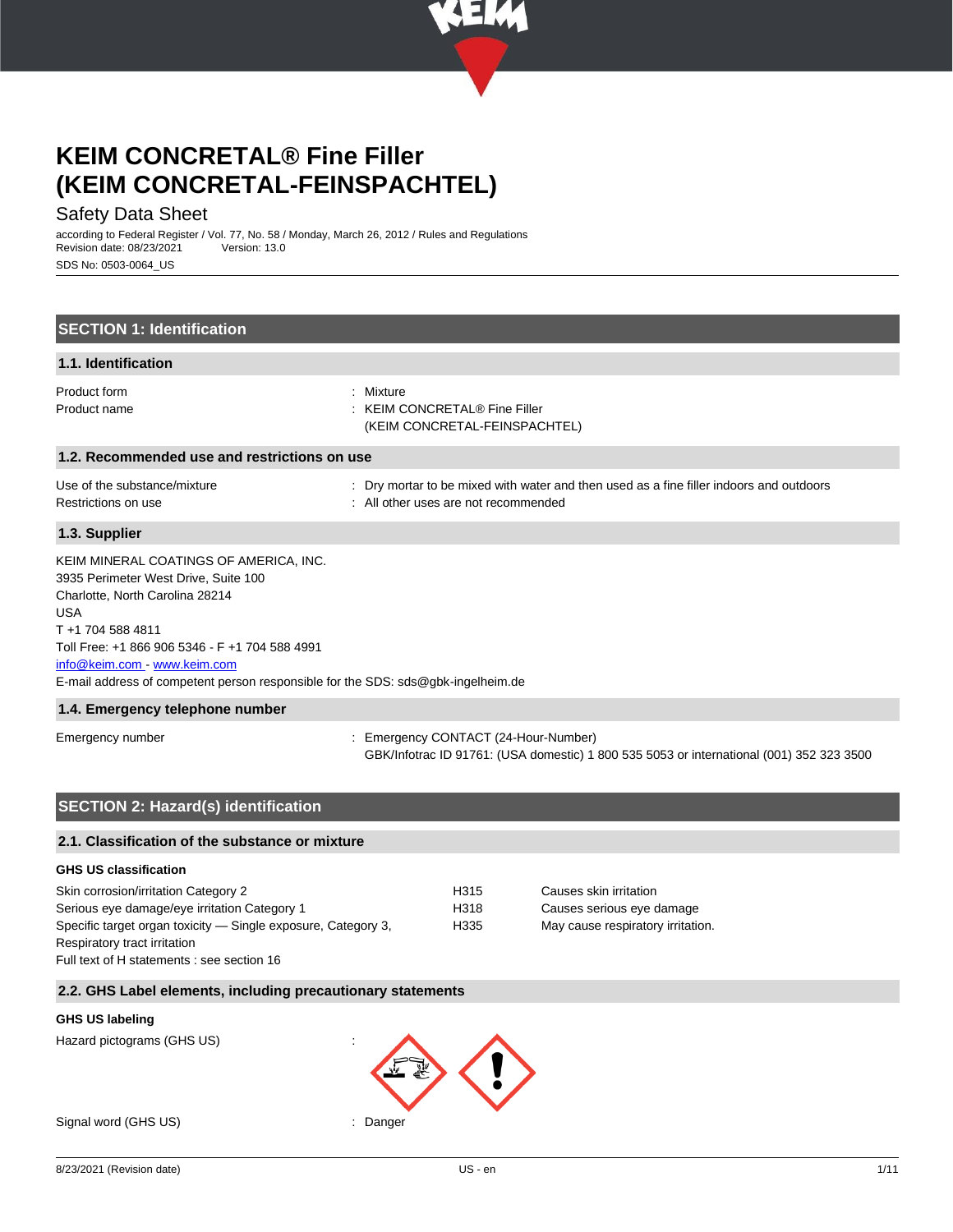

## Safety Data Sheet

according to Federal Register / Vol. 77, No. 58 / Monday, March 26, 2012 / Rules and Regulations SDS No: 0503-0064\_US

| Hazard statements (GHS US)                               | : H315 - Causes skin irritation<br>H318 - Causes serious eye damage<br>H335 - May cause respiratory irritation.                                                                                                                                                                                                                                                                                                                                                                                                                                                                                                                                                                          |
|----------------------------------------------------------|------------------------------------------------------------------------------------------------------------------------------------------------------------------------------------------------------------------------------------------------------------------------------------------------------------------------------------------------------------------------------------------------------------------------------------------------------------------------------------------------------------------------------------------------------------------------------------------------------------------------------------------------------------------------------------------|
| Precautionary statements (GHS US)                        | : P261 - Avoid breathing dust.<br>P271 - Use only outdoors or in a well-ventilated area.<br>P280 - Wear protective gloves/protective clothing/eye protection/face protection.<br>P302+P352 - If on skin: Wash with plenty of soap and water.<br>P304+P340 - If inhaled: Remove person to fresh air and keep comfortable for breathing.<br>P305+P351+P338 - IF IN EYES: Rinse cautiously with water for several minutes. Remove<br>contact lenses, if present and easy to do. Continue rinsing.<br>P315 - Get immediate medical advice/attention.<br>P332+P313 - If skin irritation occurs: Get medical advice/attention.<br>P362 - Take off contaminated clothing and wash before reuse. |
| 2.3. Other hazards which do not result in classification |                                                                                                                                                                                                                                                                                                                                                                                                                                                                                                                                                                                                                                                                                          |
| Other hazards not contributing to the classification     | : This product contains cement. Cement produces an alkaline reaction with moisture or water.<br>Avoid contact with eyes and prolonged skin contact.                                                                                                                                                                                                                                                                                                                                                                                                                                                                                                                                      |

#### **2.4. Unknown acute toxicity (GHS US)**

Not applicable

## **SECTION 3: Composition/Information on ingredients**

#### **3.1. Substances**

Not applicable

### **3.2. Mixtures**

Comments : Portland cement Aggregates Additives

| <b>Name</b>       | <b>Product identifier</b> | '‰         | <b>GHS US classification</b>                               |
|-------------------|---------------------------|------------|------------------------------------------------------------|
| l Portland cement | CAS-No.: 65997-15-1       | $ 25 - 50$ | Skin Irrit. 2, H315<br>Eye Dam. 1, H318<br>STOT SE 3, H335 |

Full text of hazard classes and H-statements : see section 16

## **SECTION 4: First-aid measures**

**4.1. Description of first aid measures**

| First-aid measures general          | Show this safety data sheet to the doctor in attendance.                     |
|-------------------------------------|------------------------------------------------------------------------------|
| First-aid measures after inhalation | Remove person to fresh air and keep comfortable for breathing. Call a poison |
|                                     | center/doctor/physician if you feel unwell.                                  |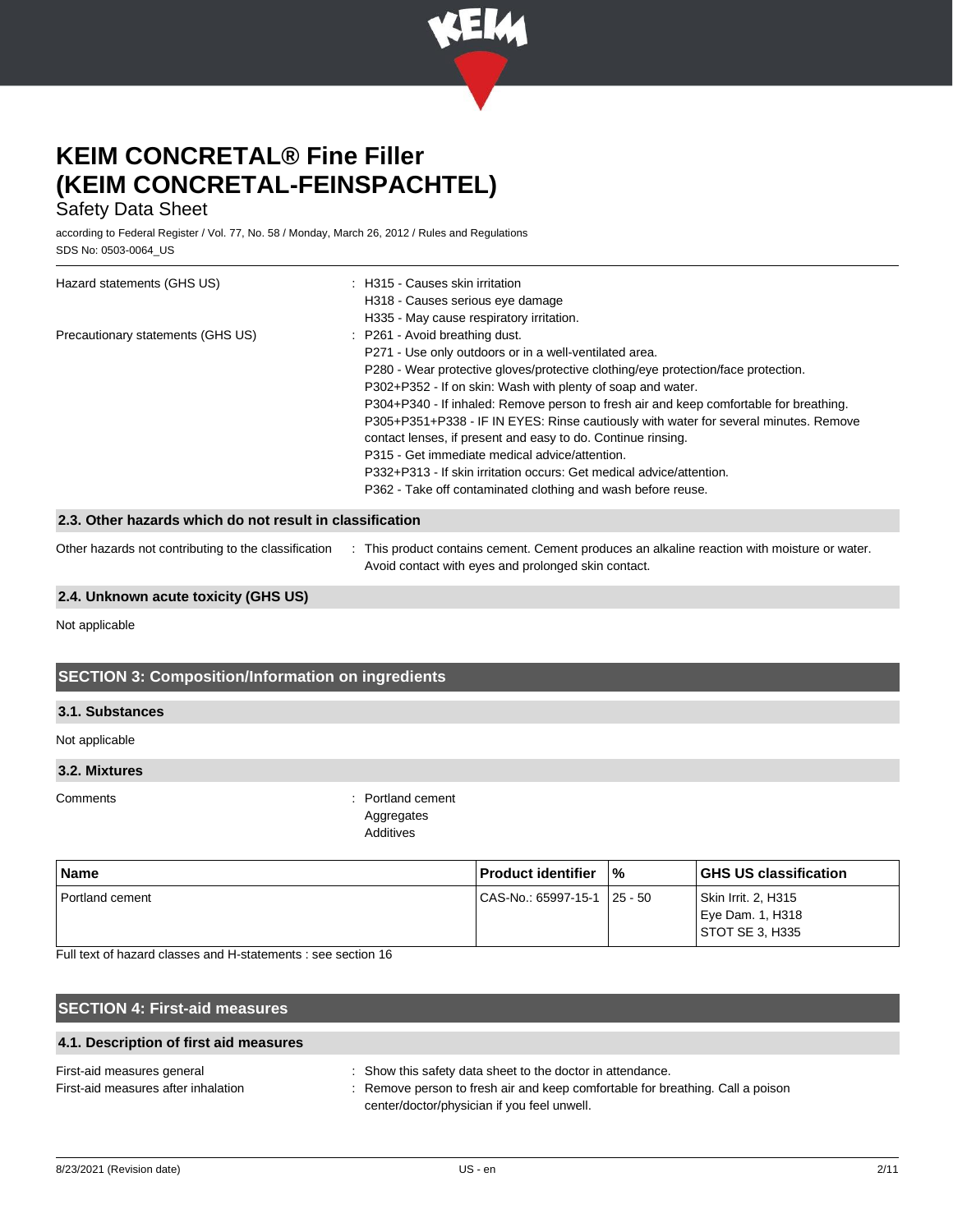

## Safety Data Sheet

according to Federal Register / Vol. 77, No. 58 / Monday, March 26, 2012 / Rules and Regulations SDS No: 0503-0064\_US

| First-aid measures after skin contact<br>First-aid measures after eye contact                                  | : Wash off immediately with soap and plenty of water. Take off contaminated clothing. If skin<br>irritation occurs: Get medical advice/attention.<br>: Rinse immediately with plenty of water, also under the eyelids, for at least 15 minutes. Remove<br>contact lenses, if present and easy to do. Continue rinsing. Call a physician immediately. |
|----------------------------------------------------------------------------------------------------------------|------------------------------------------------------------------------------------------------------------------------------------------------------------------------------------------------------------------------------------------------------------------------------------------------------------------------------------------------------|
| First-aid measures after ingestion                                                                             | : Rinse out mouth thoroughly with water. Do NOT induce vomiting. Call a physician immediately.                                                                                                                                                                                                                                                       |
| 4.2. Most important symptoms and effects (acute and delayed)                                                   |                                                                                                                                                                                                                                                                                                                                                      |
| Symptoms/effects after inhalation<br>Symptoms/effects after skin contact<br>Symptoms/effects after eye contact | : May cause respiratory irritation.<br>: Irritation.<br>: Serious damage to eyes.                                                                                                                                                                                                                                                                    |

#### **4.3. Immediate medical attention and special treatment, if necessary**

Treat symptomatically.

## **SECTION 5: Fire-fighting measures**

| 5.1. Suitable (and unsuitable) extinguishing media                  |                                                                                                                                                                                                                                                                     |  |
|---------------------------------------------------------------------|---------------------------------------------------------------------------------------------------------------------------------------------------------------------------------------------------------------------------------------------------------------------|--|
| Suitable extinguishing media                                        | : Product itself does not burn. Fire-extinguishing activities according to surrounding.                                                                                                                                                                             |  |
| 5.2. Specific hazards arising from the chemical                     |                                                                                                                                                                                                                                                                     |  |
| Hazardous decomposition products in case of fire                    | : Toxic fumes may be released.                                                                                                                                                                                                                                      |  |
| 5.3. Special protective equipment and precautions for fire-fighters |                                                                                                                                                                                                                                                                     |  |
| Protection during firefighting<br>Other information                 | : Do not attempt to take action without suitable protective equipment. Self-contained breathing<br>apparatus. Complete protective clothing.<br>: Fire residues and contaminated firefighting water must be disposed of in accordance with the<br>local regulations. |  |

| <b>SECTION 6: Accidental release measures</b>                                   |                                                                                                                                                                |
|---------------------------------------------------------------------------------|----------------------------------------------------------------------------------------------------------------------------------------------------------------|
| 6.1. Personal precautions, protective equipment and emergency procedures        |                                                                                                                                                                |
| General measures                                                                | : Forms slippery surfaces with water. Avoid contact with skin, eyes and clothing.                                                                              |
| 6.1.1. For non-emergency personnel                                              |                                                                                                                                                                |
| <b>Emergency procedures</b><br>: Ventilate spillage area. Avoid breathing dust. |                                                                                                                                                                |
| 6.1.2. For emergency responders                                                 |                                                                                                                                                                |
| Protective equipment                                                            | : Do not attempt to take action without suitable protective equipment. For further information refer<br>to section 8: "Exposure controls/personal protection". |
| 6.2. Environmental precautions                                                  |                                                                                                                                                                |

Avoid release to the environment.

### **6.3. Methods and material for containment and cleaning up**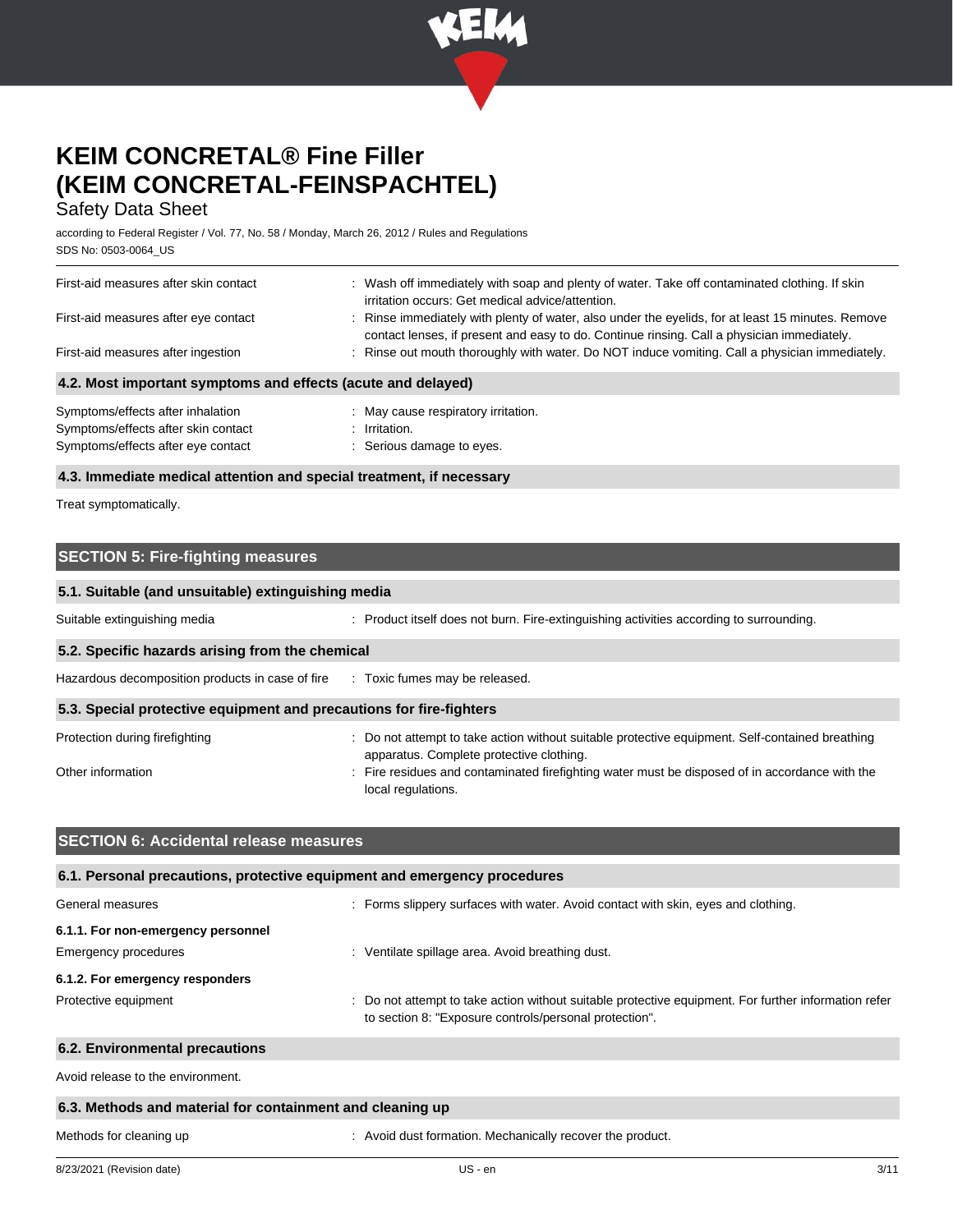

## Safety Data Sheet

according to Federal Register / Vol. 77, No. 58 / Monday, March 26, 2012 / Rules and Regulations SDS No: 0503-0064\_US

|  | Other information |
|--|-------------------|
|--|-------------------|

: Dispose of materials or solid residues at an authorized site. Take up mechanically (sweeping, shoveling) and collect in suitable container for disposal.

#### **6.4. Reference to other sections**

Refer to protective measures listed in Sections 7 and 8. For further information refer to section 13.

| <b>SECTION 7: Handling and storage</b>                            |                                                                                                                                                                                                                                                                                                                                                                                   |
|-------------------------------------------------------------------|-----------------------------------------------------------------------------------------------------------------------------------------------------------------------------------------------------------------------------------------------------------------------------------------------------------------------------------------------------------------------------------|
| 7.1. Precautions for safe handling                                |                                                                                                                                                                                                                                                                                                                                                                                   |
| Precautions for safe handling<br>Hygiene measures                 | : Use only outdoors or in a well-ventilated area. Avoid breathing dust. Avoid contact with skin and<br>eyes. Wear personal protective equipment. Keep the container tightly closed. Avoid dust<br>formation. Provide appropriate exhaust ventilation at places of dust forming.<br>: Wash contaminated clothing before reuse. Do not eat, drink or smoke when using this product. |
| 7.2. Conditions for safe storage, including any incompatibilities | Always wash hands after handling the product.                                                                                                                                                                                                                                                                                                                                     |
| Storage conditions                                                | : Store locked up. Store in a well-ventilated place. Keep container tightly closed. Keep cool. Avoid<br>dust formation.                                                                                                                                                                                                                                                           |
| Heat-ignition                                                     | : Keep away from heat and direct sunlight.                                                                                                                                                                                                                                                                                                                                        |
| Information on mixed storage                                      | Do not store with acids. Protect from moisture.                                                                                                                                                                                                                                                                                                                                   |

## **SECTION 8: Exposure controls/personal protection**

### **8.1. Control parameters**

| <b>KEIM CONCRETAL® Fine Filler</b><br>(KEIM CONCRETAL-FEINSPACHTEL) |                                                                                                                                                           |  |
|---------------------------------------------------------------------|-----------------------------------------------------------------------------------------------------------------------------------------------------------|--|
| No additional information available                                 |                                                                                                                                                           |  |
| Portland cement (65997-15-1)                                        |                                                                                                                                                           |  |
| USA - ACGIH - Occupational Exposure Limits                          |                                                                                                                                                           |  |
| Local name                                                          | Portland cement                                                                                                                                           |  |
| ACGIH OEL TWA                                                       | 1 mg/m <sup>3</sup> (E - The value is for particulate matter containing no asbestos and $<$ 1 % crystalline<br>silica, R - Respirable particulate matter) |  |
| Remark (ACGIH)                                                      | TLV® Basis: Pulm func; resp symptoms; asthma. Notations: A4 (Not classifiable as a Human<br>Carcinogen)                                                   |  |
| Regulatory reference                                                | <b>ACGIH 2021</b>                                                                                                                                         |  |
| USA - OSHA - Occupational Exposure Limits                           |                                                                                                                                                           |  |
| Local name                                                          | Portland cement                                                                                                                                           |  |
| OSHA PEL TWA [1]                                                    | 15 mg/m <sup>3</sup> (Total dust)<br>5 mg/m <sup>3</sup> (Respirable fraction)                                                                            |  |
| OSHA PEL TWA [2]                                                    | 50 mppcf (Silicates (less than 1% crystalline silica))                                                                                                    |  |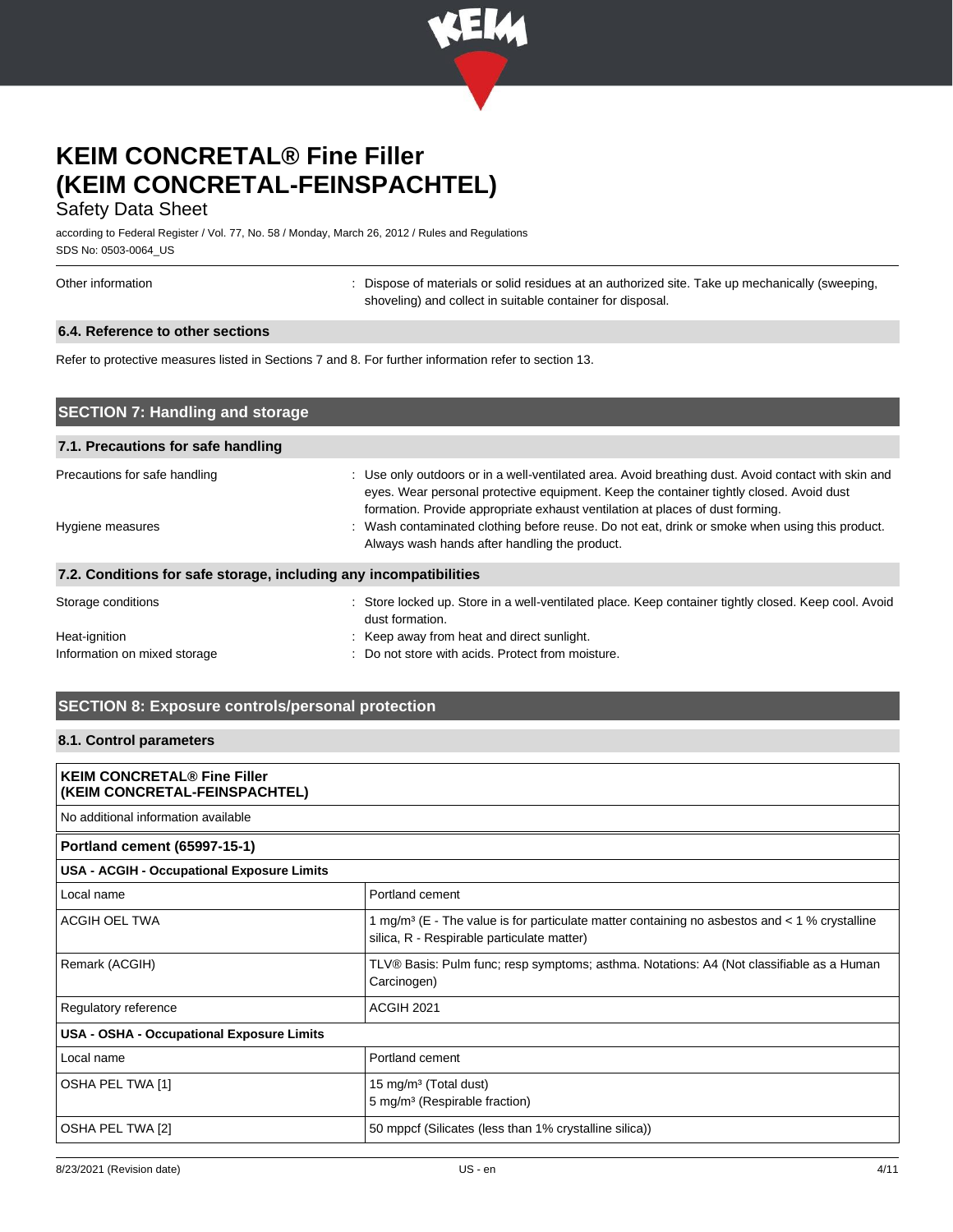

## Safety Data Sheet

according to Federal Register / Vol. 77, No. 58 / Monday, March 26, 2012 / Rules and Regulations SDS No: 0503-0064\_US

| <b>Portland cement (65997-15-1)</b>   |                                                                                                                                         |  |
|---------------------------------------|-----------------------------------------------------------------------------------------------------------------------------------------|--|
| Remark (OSHA)                         | Table Z-3, CAS No. source: eCFR Table Z-1.                                                                                              |  |
| Regulatory reference (US-OSHA)        | OSHA Annotated Table Z-1 and OSHA Annotated Table Z-3 Mineral Dusts                                                                     |  |
| 8.2. Appropriate engineering controls |                                                                                                                                         |  |
| Appropriate engineering controls      | : The product does not contain any relevant quantities of materials with critical values that have to<br>be monitored at the workplace. |  |

Environmental exposure controls : Avoid release to the environment.

#### **8.3. Individual protection measures/Personal protective equipment**

#### **Personal protective equipment:**

Wash hands immediately after handling the product. Do not eat, drink or smoke in areas where product is used.

#### **Hand protection:**

Choosing the proper glove is a decision that depends not only on the type of material, but also on other quality features, which differ for each manufacturer. The exact break through time has to be found out by the manufacturer of the protective gloves

| Type              | <b>Material</b>                                           | Permeation | Thickness (mm) | Penetration |
|-------------------|-----------------------------------------------------------|------------|----------------|-------------|
| protective gloves | Nitrile impregnated cotton $ 6$ (> 480 minutes)<br>gloves |            | 0,5            |             |

#### **Eye protection:**

In case of dust production: protective goggles

#### **Skin and body protection:**

Long sleeved protective clothing (DIN EN ISO 6530)

#### **Respiratory protection:**

In case of insufficient ventilation, wear suitable respiratory equipment

| <b>Device</b>       | <b>Filter type</b> | <b>Condition</b> |
|---------------------|--------------------|------------------|
| Breathing equipment | (FFP2)             | Dust protection  |

## **SECTION 9: Physical and chemical properties**

#### **9.1. Information on basic physical and chemical properties**

| Physical state | : Solid                                                                   |
|----------------|---------------------------------------------------------------------------|
| Appearance     | : Powder.                                                                 |
| Color          | : Gray                                                                    |
| Odor           | : odorless                                                                |
| Odor threshold | : No data available                                                       |
| pН             | $: 11.5 - 13.5$ with water mixed                                          |
|                | The values are for freshly produced material and may change with the time |
| Melting point  | : No data available                                                       |
|                |                                                                           |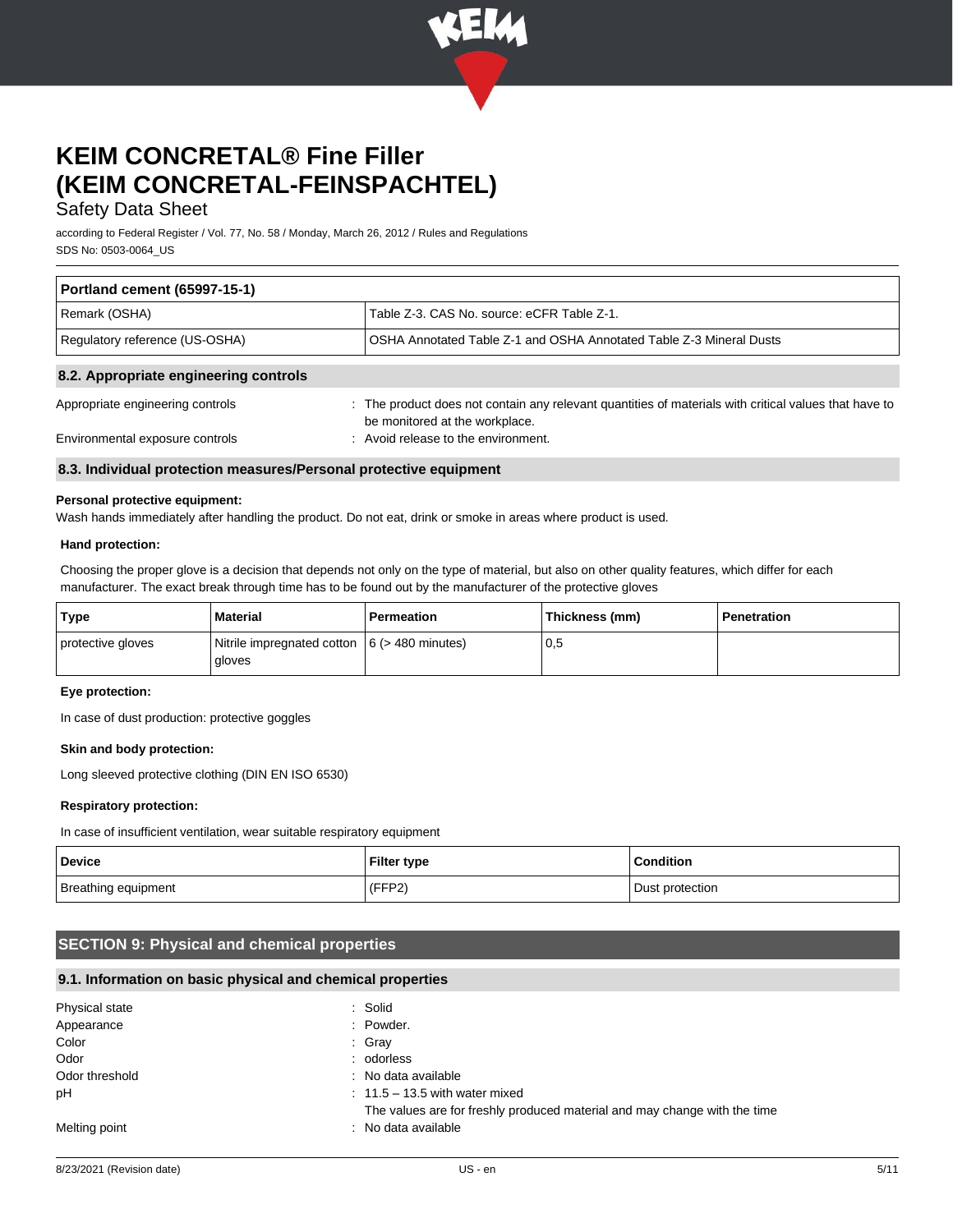

## Safety Data Sheet

according to Federal Register / Vol. 77, No. 58 / Monday, March 26, 2012 / Rules and Regulations SDS No: 0503-0064\_US

| Freezing point                              | $\therefore$ Not applicable |
|---------------------------------------------|-----------------------------|
| Boiling point                               | : No data available         |
| Flash point                                 | : No data available         |
| Relative evaporation rate (butyl acetate=1) | : No data available         |
| Flammability (solid, gas)                   | : Non flammable.            |
| Vapor pressure                              | : No data available         |
| Relative vapor density at 20 °C             | : No data available         |
| Relative density                            | : No data available         |
| Solubility                                  | : Miscible with water.      |
| Log Pow                                     | : No data available         |
| Auto-ignition temperature                   | Not self-igniting           |
| Decomposition temperature                   | : No data available         |
| Viscosity, kinematic                        | $:$ Not applicable          |
| Viscosity, dynamic                          | : No data available         |
| <b>Explosion limits</b>                     | $:$ Not applicable          |
| Explosive properties                        | : Product is not explosive. |
| Oxidizing properties                        | : No data available         |
| 9.2. Other information                      |                             |

Bulk density example of the time in 1.3 – 1.4 g/cm<sup>3</sup> The values are for freshly produced material and may change with the time

## **SECTION 10: Stability and reactivity**

#### **10.1. Reactivity**

Reacts alkaline with water and become solid.

#### **10.2. Chemical stability**

Stable under normal conditions.

#### **10.3. Possibility of hazardous reactions**

No dangerous reactions known under normal conditions of use.

#### **10.4. Conditions to avoid**

Moisture.

#### **10.5. Incompatible materials**

Acids.

#### **10.6. Hazardous decomposition products**

Under normal conditions of storage and use, hazardous decomposition products should not be produced.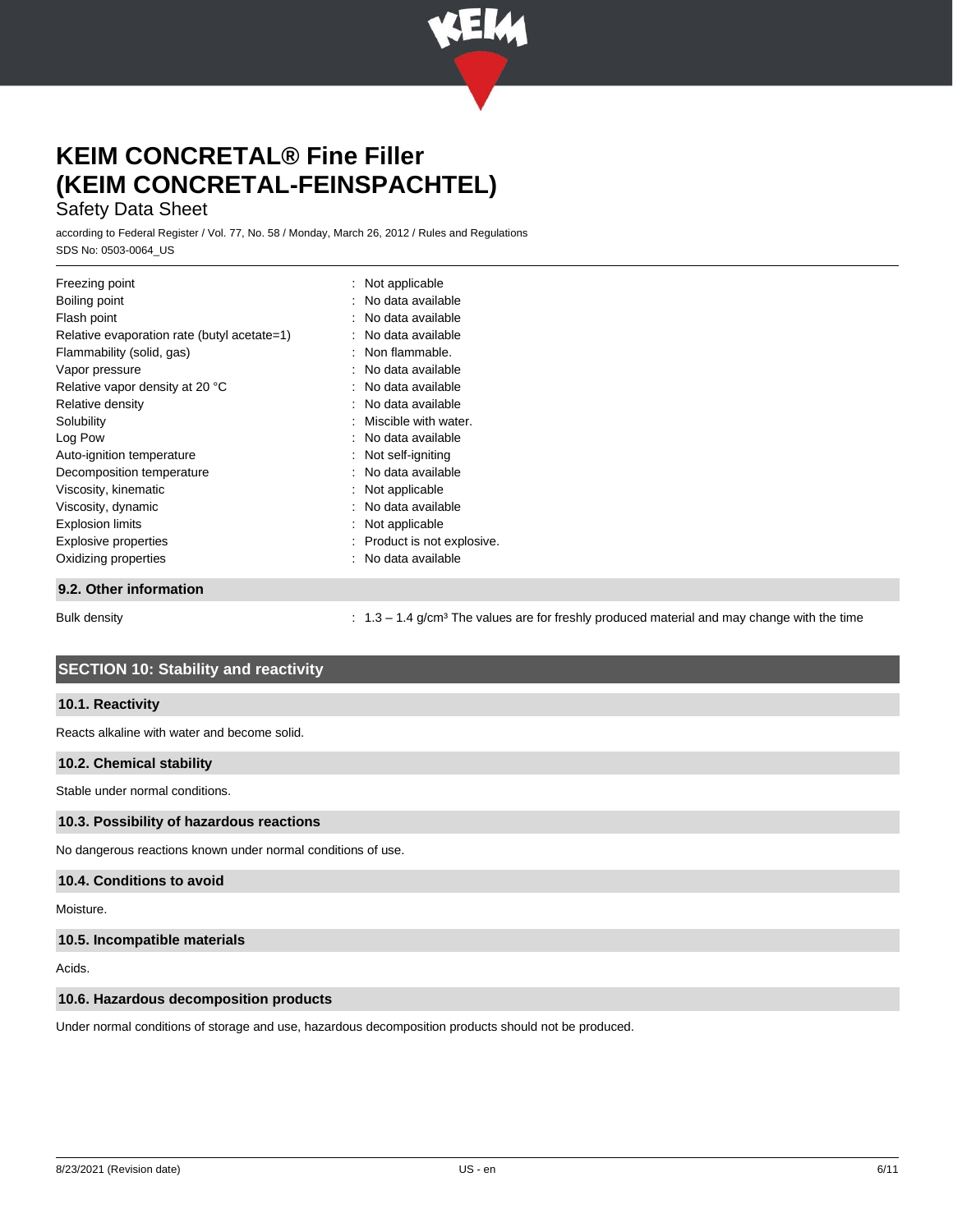

## Safety Data Sheet

according to Federal Register / Vol. 77, No. 58 / Monday, March 26, 2012 / Rules and Regulations SDS No: 0503-0064\_US

### **SECTION 11: Toxicological information**

### **11.1. Information on toxicological effects**

| Acute toxicity (oral)               | Not classified                                                                                  |
|-------------------------------------|-------------------------------------------------------------------------------------------------|
| Acute toxicity (dermal)             | Not classified                                                                                  |
| Acute toxicity (inhalation)         | Not classified                                                                                  |
| Skin corrosion/irritation           | Causes skin irritation.                                                                         |
|                                     | $pH: 11.5 - 13.5$ with water mixed                                                              |
|                                     | The values are for freshly produced material and may change with the time                       |
| Serious eye damage/irritation       | Causes serious eye damage.                                                                      |
|                                     | $pH: 11.5 - 13.5$ with water mixed                                                              |
|                                     | The values are for freshly produced material and may change with the time                       |
| Respiratory or skin sensitization   | Not classified                                                                                  |
|                                     | Product is reduced in chromate. Within the indicated storage time sensitization is not expected |
| Germ cell mutagenicity              | Not classified                                                                                  |
| Carcinogenicity                     | Not classified                                                                                  |
| Reproductive toxicity               | Not classified                                                                                  |
| STOT-single exposure                | May cause respiratory irritation.                                                               |
| Portland cement (65997-15-1)        |                                                                                                 |
| STOT-single exposure                | May cause respiratory irritation.                                                               |
| STOT-repeated exposure              | Not classified                                                                                  |
| Aspiration hazard                   | Not classified                                                                                  |
| Viscosity, kinematic                | No data available                                                                               |
| Symptoms/effects after inhalation   | May cause respiratory irritation.                                                               |
| Symptoms/effects after skin contact | Irritation.                                                                                     |
| Symptoms/effects after eye contact  | Serious damage to eyes.                                                                         |

| <b>SECTION 12: Ecological information</b> |                                                                                                                           |
|-------------------------------------------|---------------------------------------------------------------------------------------------------------------------------|
|                                           |                                                                                                                           |
| 12.1. Toxicity                            |                                                                                                                           |
| Ecology - general                         | : The product is not considered harmful to aguatic organisms or to cause long-term adverse<br>effects in the environment. |
| 12.2. Persistence and degradability       |                                                                                                                           |
| No additional information available       |                                                                                                                           |
| 12.3. Bioaccumulative potential           |                                                                                                                           |
| No additional information available       |                                                                                                                           |
| 12.4. Mobility in soil                    |                                                                                                                           |
| No additional information available       |                                                                                                                           |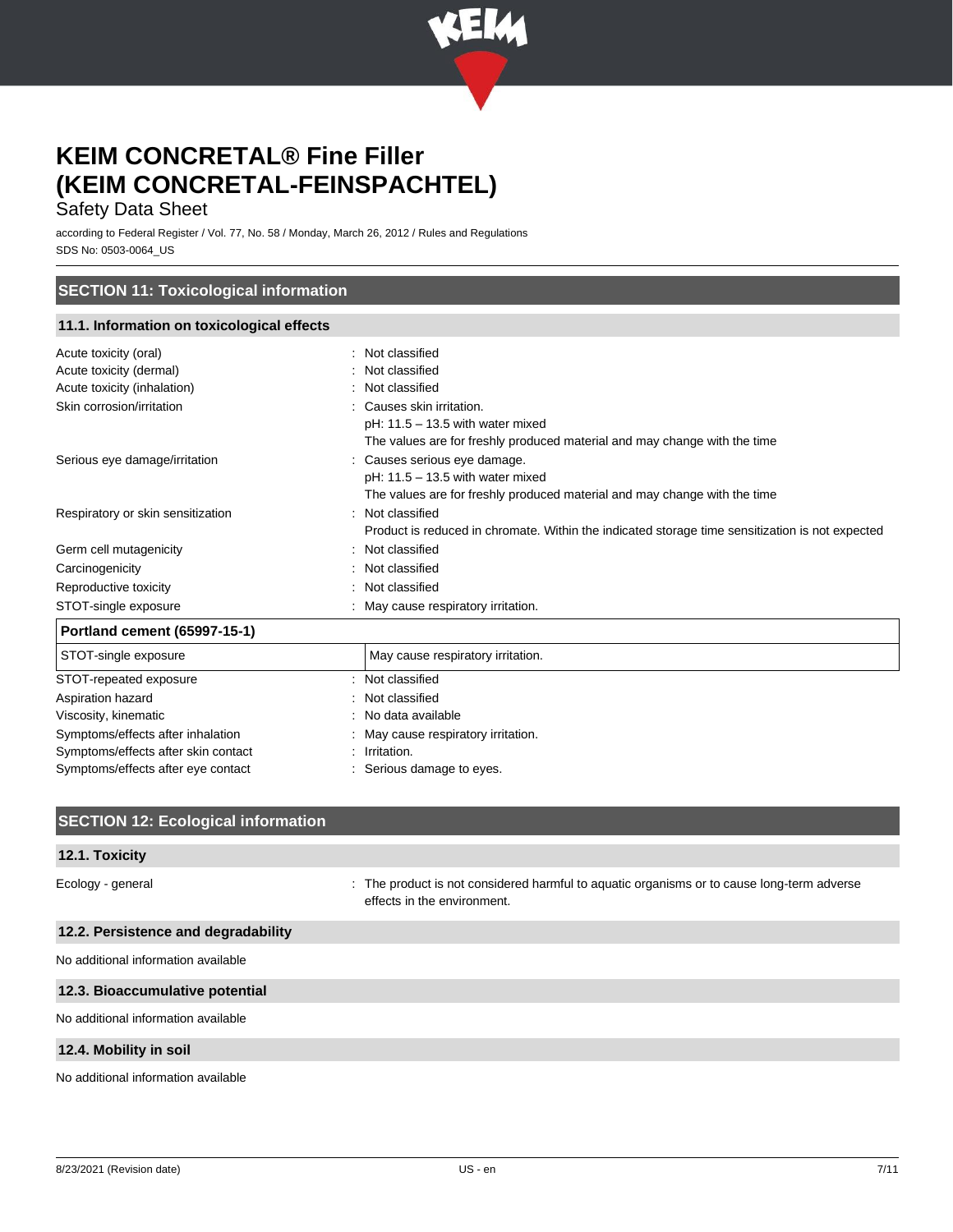

## Safety Data Sheet

according to Federal Register / Vol. 77, No. 58 / Monday, March 26, 2012 / Rules and Regulations SDS No: 0503-0064\_US

#### **12.5. Other adverse effects**

Other information **interval on the environment.** No ecotoxicological data about this product are known. Product does not contain any organic bound halogens which could lead to AOX-values.

## **SECTION 13: Disposal considerations**

#### **13.1. Disposal methods**

Waste treatment methods : Dispose of contents/container in accordance with licensed collector's sorting instructions. Must

Sewage disposal recommendations : Do not discharge into drains. Product/Packaging disposal recommendations : Disposal must be done according to official regulations. Additional information **interest in the contract of the Clean using water and a detergent.** 

- not be disposed together with household garbage.
- 

## **SECTION 14: Transport information**

| <b>DOT</b>                             | <b>TDG</b>     | <b>IMDG</b>    | <b>IATA</b>    |
|----------------------------------------|----------------|----------------|----------------|
| 14.1. UN number                        |                |                |                |
| Not regulated for transport            |                |                |                |
| 14.2. Proper Shipping Name             |                |                |                |
| Not applicable                         | Not applicable | Not applicable | Not applicable |
| 14.3. Transport hazard class(es)       |                |                |                |
| Not applicable                         | Not applicable | Not applicable | Not applicable |
| 14.4. Packing group                    |                |                |                |
| Not applicable                         | Not applicable | Not applicable | Not applicable |
| 14.5. Environmental hazards            |                |                |                |
| Not applicable                         | Not applicable | Not applicable | Not applicable |
|                                        |                |                |                |
| No supplementary information available |                |                |                |

#### **14.6. Special precautions for user**

**DOT**

No data available

**TDG**

No data available

**IMDG**

No data available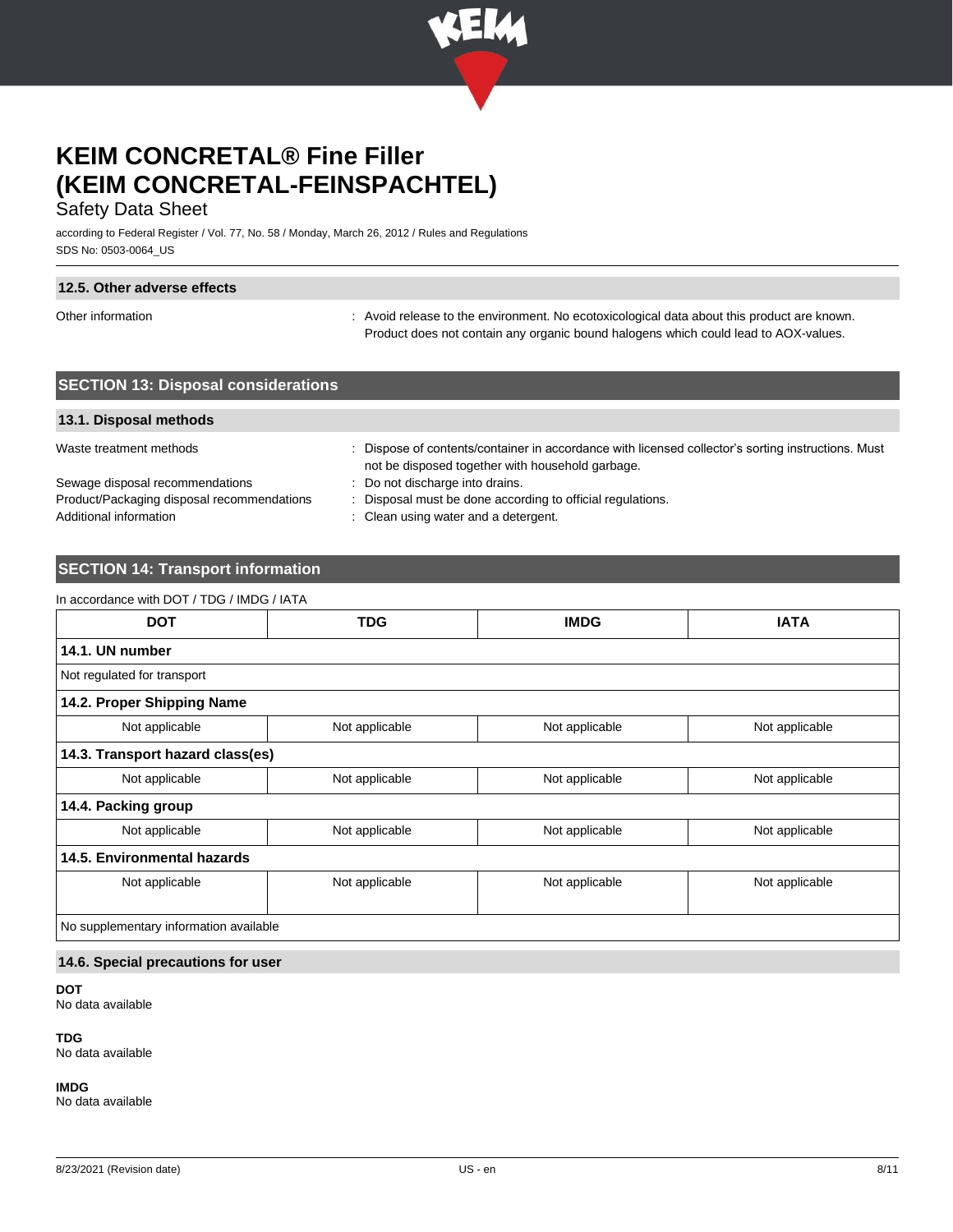

### Safety Data Sheet

according to Federal Register / Vol. 77, No. 58 / Monday, March 26, 2012 / Rules and Regulations SDS No: 0503-0064\_US

### **IATA**

No data available

#### **14.7. Transport in bulk according to Annex II of MARPOL 73/78 and the IBC Code**

Not applicable

#### **SECTION 15: Regulatory information**

#### **15.1. US Federal regulations**

All components of this product are present and listed as Active on the United States Environmental Protection Agency Toxic Substances Control Act (TSCA) inventory

This product or mixture is not known to contain a toxic chemical or chemicals in excess of the applicable de minimis concentration as specified in 40 CFR §372.38(a) subject to the reporting requirements of section 313 of Title III of the Superfund Amendments and Reauthorization Act of 1986 and 40 CFR Part 372.

#### **15.2. International regulations**

#### **CANADA**

#### **Portland cement (65997-15-1)**

Listed on the Canadian DSL (Domestic Substances List)

#### **EU-Regulations**

No additional information available

#### **National regulations**

No additional information available

#### **15.3. US State regulations**

California Proposition 65 - This product does not contain any substances known to the state of California to cause cancer, developmental and/or reproductive harm

| ∣ Component                  | State or local regulations                                                                                    |
|------------------------------|---------------------------------------------------------------------------------------------------------------|
| Portland cement (65997-15-1) | U.S. - New Jersey - Right to Know Hazardous Substance List; U.S. - Pennsylvania - RTK<br>(Right to Know) List |

### **SECTION 16: Other information**

according to Federal Register / Vol. 77, No. 58 / Monday, March 26, 2012 / Rules and Regulations Revision date : 08/23/2021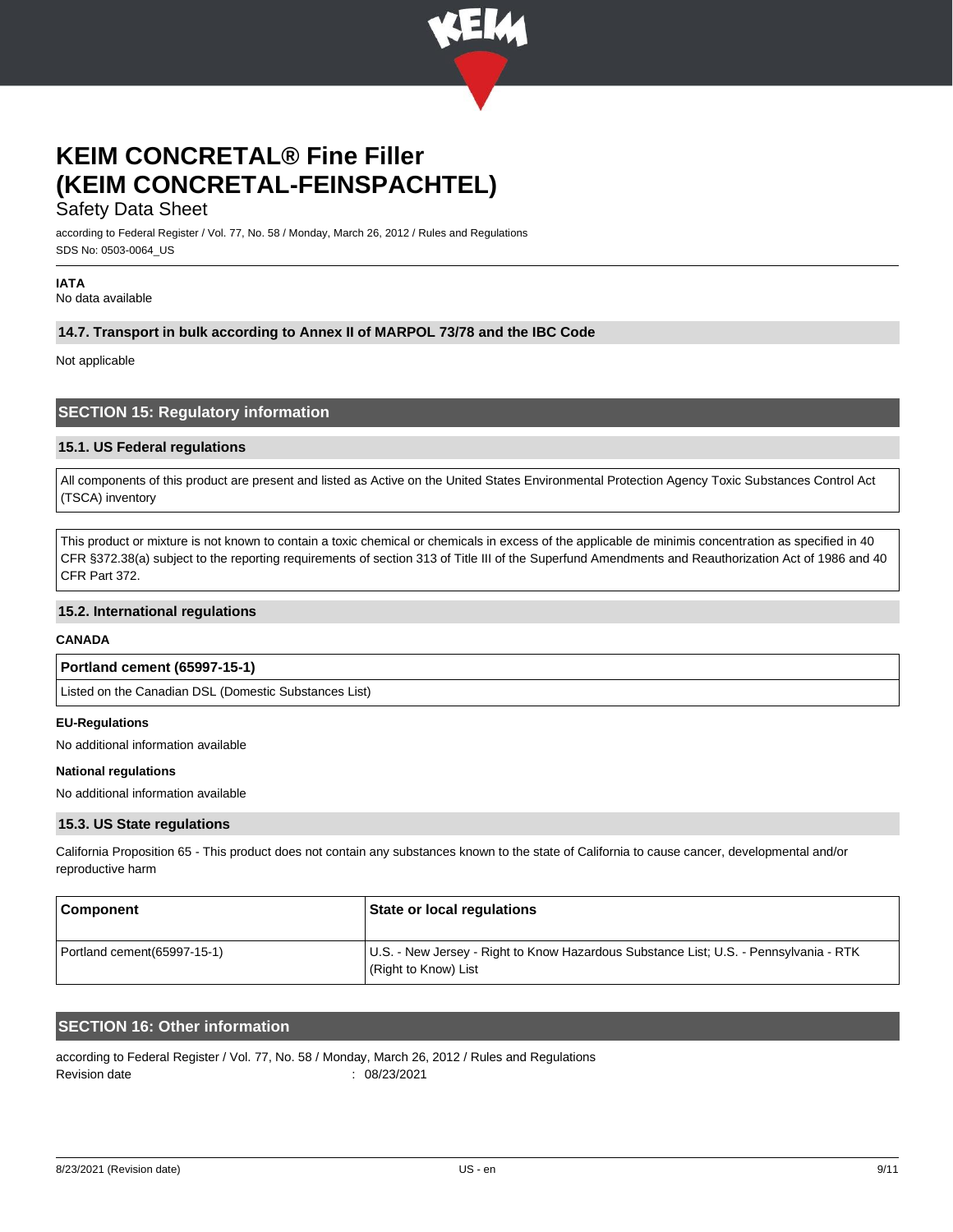

## Safety Data Sheet

according to Federal Register / Vol. 77, No. 58 / Monday, March 26, 2012 / Rules and Regulations SDS No: 0503-0064\_US

Other information **interval of the sections** 4 to 8, as well as 10 to 12, do partly not refer to the use and the regular employing of the product (in this sense consult information on use and on product), but to liberation of major amounts in case of accidents and irregularities. The information describes exclusively the safety requirements for the product(s) and is based on the present level of our knowledge. The delivery specifications are contained in the corresponding product sheet. This data does not constitute a guarantee for the characteristics of the product(s) as defined by the legal warranty regulations.

| <b>Full text of H-phrases</b> |                                   |
|-------------------------------|-----------------------------------|
| H <sub>315</sub>              | Causes skin irritation            |
| H318                          | Causes serious eye damage         |
| H335                          | May cause respiratory irritation. |

| Abbreviations and acronyms |                                                                                                     |  |
|----------------------------|-----------------------------------------------------------------------------------------------------|--|
| <b>ADR</b>                 | European Agreement concerning the International Carriage of Dangerous Goods by Road                 |  |
| <b>ADN</b>                 | European Agreement concerning the International Carriage of Dangerous Goods by Inland Waterways     |  |
| <b>IATA</b>                | International Air Transport Association                                                             |  |
| <b>IMDG</b>                | International Maritime Dangerous Goods                                                              |  |
| <b>RID</b>                 | Regulations concerning the International Carriage of Dangerous Goods by Rail                        |  |
| <b>DOT</b>                 | Department of Transport                                                                             |  |
| <b>TDG</b>                 | <b>Transportation of Dangerous Goods</b>                                                            |  |
| <b>REACH</b>               | Registration, Evaluation, Authorisation and Restriction of Chemicals Regulation (EC) No 1907/2006   |  |
| <b>GHS</b>                 | Globally Harmonized System of Classification, Labelling and Packaging of Chemicals                  |  |
| <b>IARC</b>                | International Agency for Research on Cancer                                                         |  |
| vPvB                       | Very Persistent and Very Bioaccumulative                                                            |  |
| <b>PBT</b>                 | Persistent Bioaccumulative Toxic                                                                    |  |
| <b>PNEC</b>                | <b>Predicted No-Effect Concentration</b>                                                            |  |
| CAS                        | CAS (Chemical Abstracts Service) number                                                             |  |
| <b>IBC-Code</b>            | International Code for the Construction and Equipment of Ships carrying Dangerous Chemicals in Bulk |  |
| <b>ATE</b>                 | <b>Acute Toxicity Estimate</b>                                                                      |  |
| <b>CLP</b>                 | Classification Labelling Packaging Regulation; Regulation (EC) No 1272/2008                         |  |
| <b>BCF</b>                 | <b>Bioconcentration factor</b>                                                                      |  |
| MARPOL 73/78               | MARPOL 73/78: International Convention for the Prevention of Pollution From Ships                   |  |
| <b>ADG</b>                 | <b>Transport of Australian Dangerous Goods</b>                                                      |  |
| <b>BLV</b>                 | <b>Biological limit value</b>                                                                       |  |